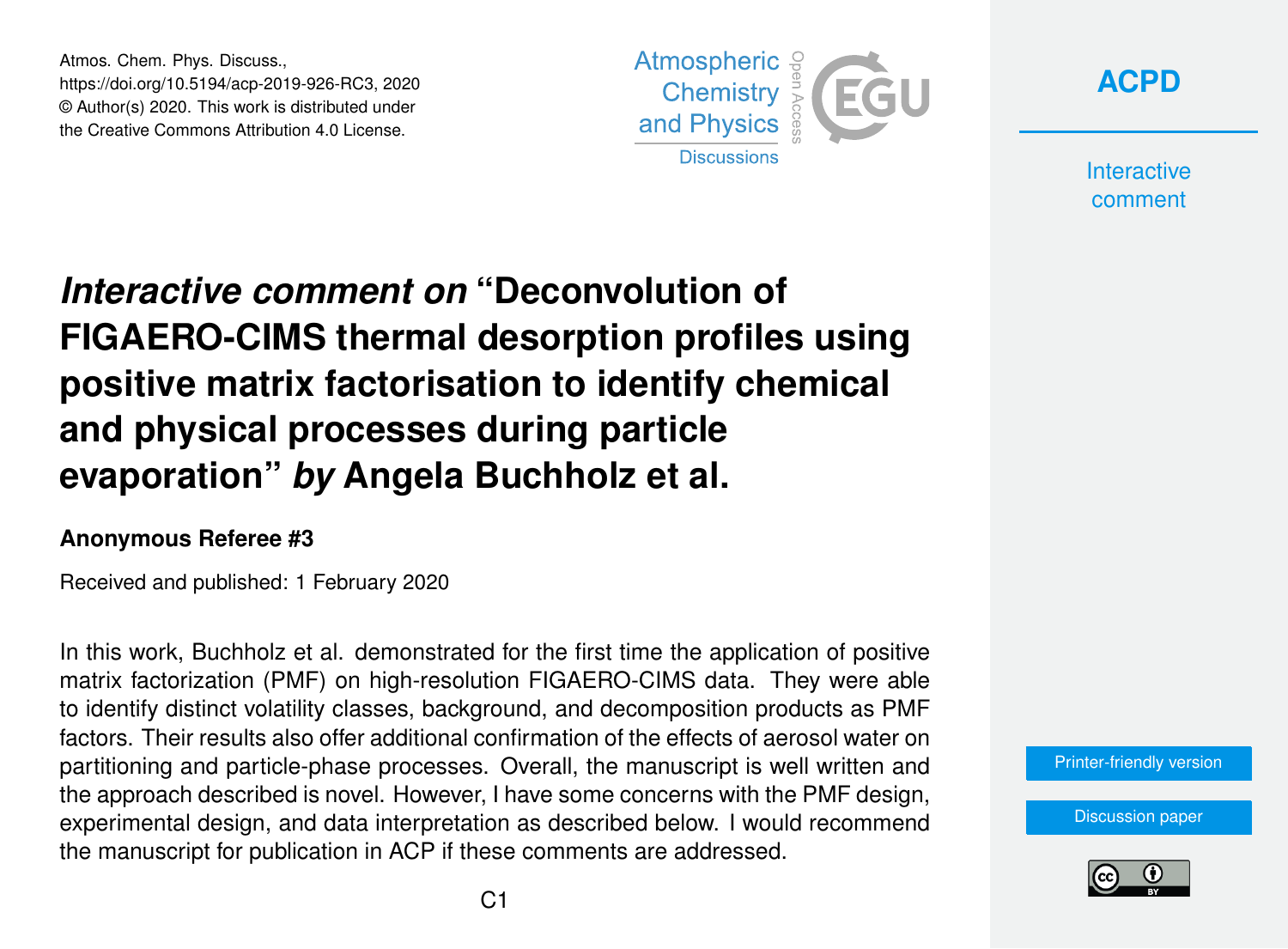### PMF design and interpretation

2.3.1, page 7, line 19-22. The advantage of PMF is that it requires no a priori information. Pre-grouping thermograms based on knowledge about the SOA precursors, extent of aging, and aerosol water content defeats the purpose of using PMF, if not for laboratory sample then certainly for ambient samples. The advancement brought by the FIGAERO thermogram PMF in its current state is perhaps overstated. This limitation should be discussed in the manuscript. The analysis could also be carried out further to involve different SOA types all at once to validate its usefulness in a broader context.

3.1. Page 11, Line 10-13: Why is not a consistent factor identified across all SOA types (L, M, H, x dry, humid)? Is it expected that, for example, species that make up LV1 have negligible contributions to the overall SOA mass and evaporation behavior under the MediumOC ("M") conditions? It seems to me that there is significant factor blending here. Have the authors tried to combine the different SOA types (e.g. L and M) and see if the different factors (e.g. LV1, LV2, MV1, MV2) can be retrieved all the same?

Page 12. Line 3 to 7: Filter/instrument-related background should be consistent for low- and mediumOC samples. The direct evaporation ions after isothermal evaporation observed in lowOC samples should therefore be expected to appear in the mediumOC sample as well, but why do they not?

#### Experimental Design

SI 1.1: Some experimental designs are unclear. Did the collection of the 0.25 hr isothermal evaporation sample start immediately after filling up after size selection? Was the t 0.25hr aerosol collected directly at the outlet of the DMA column, or was the aerosol drawn through the RTC first?

Evaporation of aerosol already collected on the filter during the 15 minute collection period is likely to be significant for t\_0.25hr samples, and should therefore be taken

## **[ACPD](https://www.atmos-chem-phys-discuss.net/)**

**Interactive** comment

[Printer-friendly version](https://www.atmos-chem-phys-discuss.net/acp-2019-926/acp-2019-926-RC3-print.pdf)

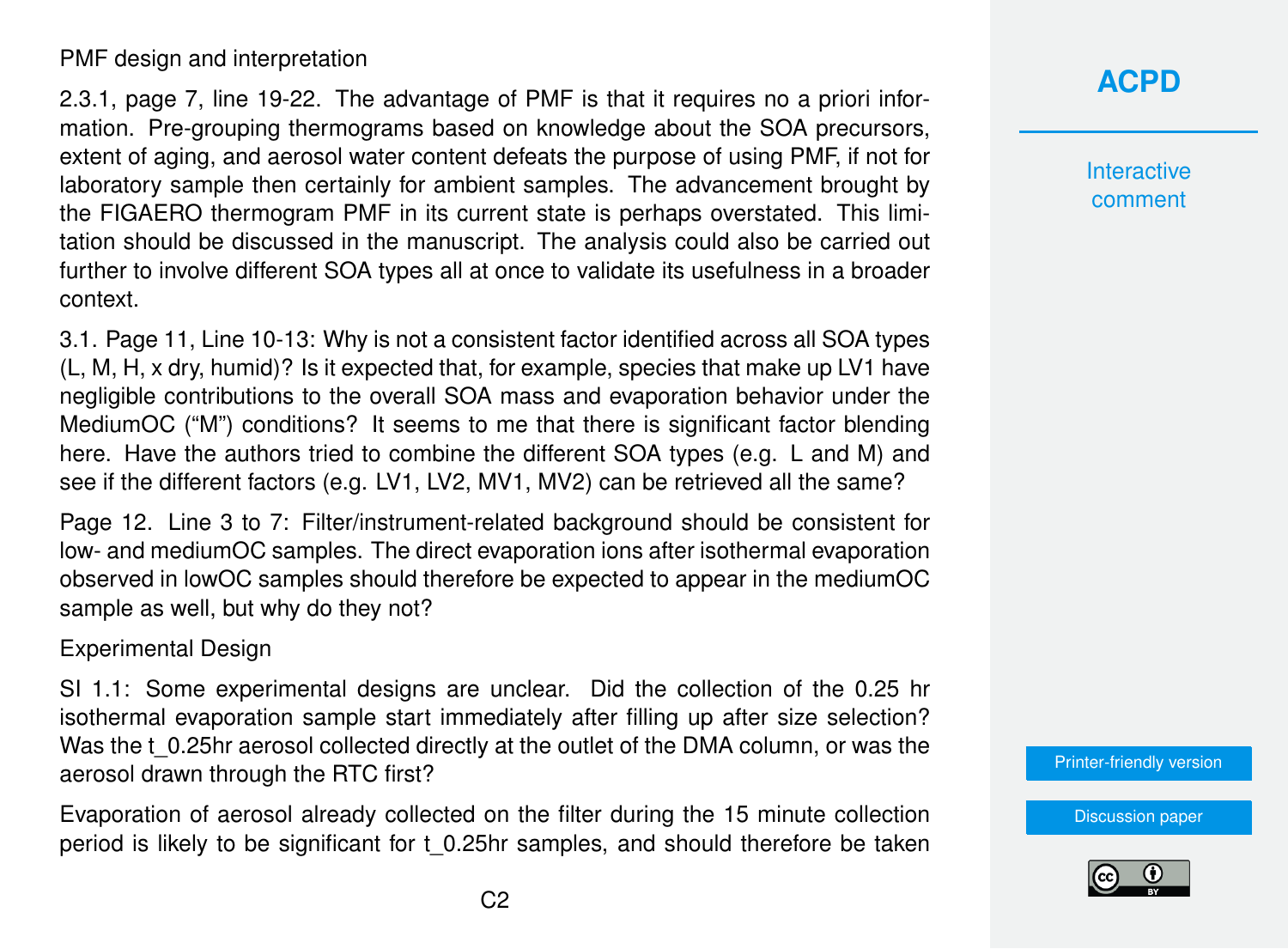into account. It would be good to show, at least qualitatively, how much effects this has for different evaporation timescales.

Considering the potential artifacts introduced by the use of a stainless RTC (as mentioned by the other referee), I was surprised that the authors did not attempt (or mention) isothermal evaporation directly over the FIGAERO filter, as has been done in some previous studies (e.g. Schobesberger et al. 2018). It seems to me a lost opportunity to monitor gas-phase changes that can corroborate particle-phase observations. I would like to see a comparison between isothermal evaporation RTC vs. FIGAERO filter results, at least under dry condition, that shows if there is any systematic biases introduced by the use of RTC.

Minor comments

Figure S5: Were the labels for MV1 and MV2 switched? It is also surprising that the Tmax increases going from ELVOC, LVOC, to SVOC categories, if the labels are indeed correct.

Page 2. Line 5: The application of this technique to ambient data is not shown or discussed in the manuscript. This sentence should be removed.

Page 2. Line 6: What is meant by "physical source"?

Page 4. Line 7-9: Operational details of the DMA column should be mentioned here.

Page 4. Line 9-11: Potential artifacts related to the use of stateliness steel chamber, e.g. peroxide decomposition, should be mentioned.

Page 7. Line 2-3: What is the reason for using the absolute value instead of the squared value?

Page 9, Line 27-29: Please remove the "great"s.

Page 10, Line 4: Ulbrich et al., 2009 has already shown that the change in Q/Qexp with respect to the number of factor is a more reliable indicator than Q/Qexp. This is **[ACPD](https://www.atmos-chem-phys-discuss.net/)**

**Interactive** comment

[Printer-friendly version](https://www.atmos-chem-phys-discuss.net/acp-2019-926/acp-2019-926-RC3-print.pdf)